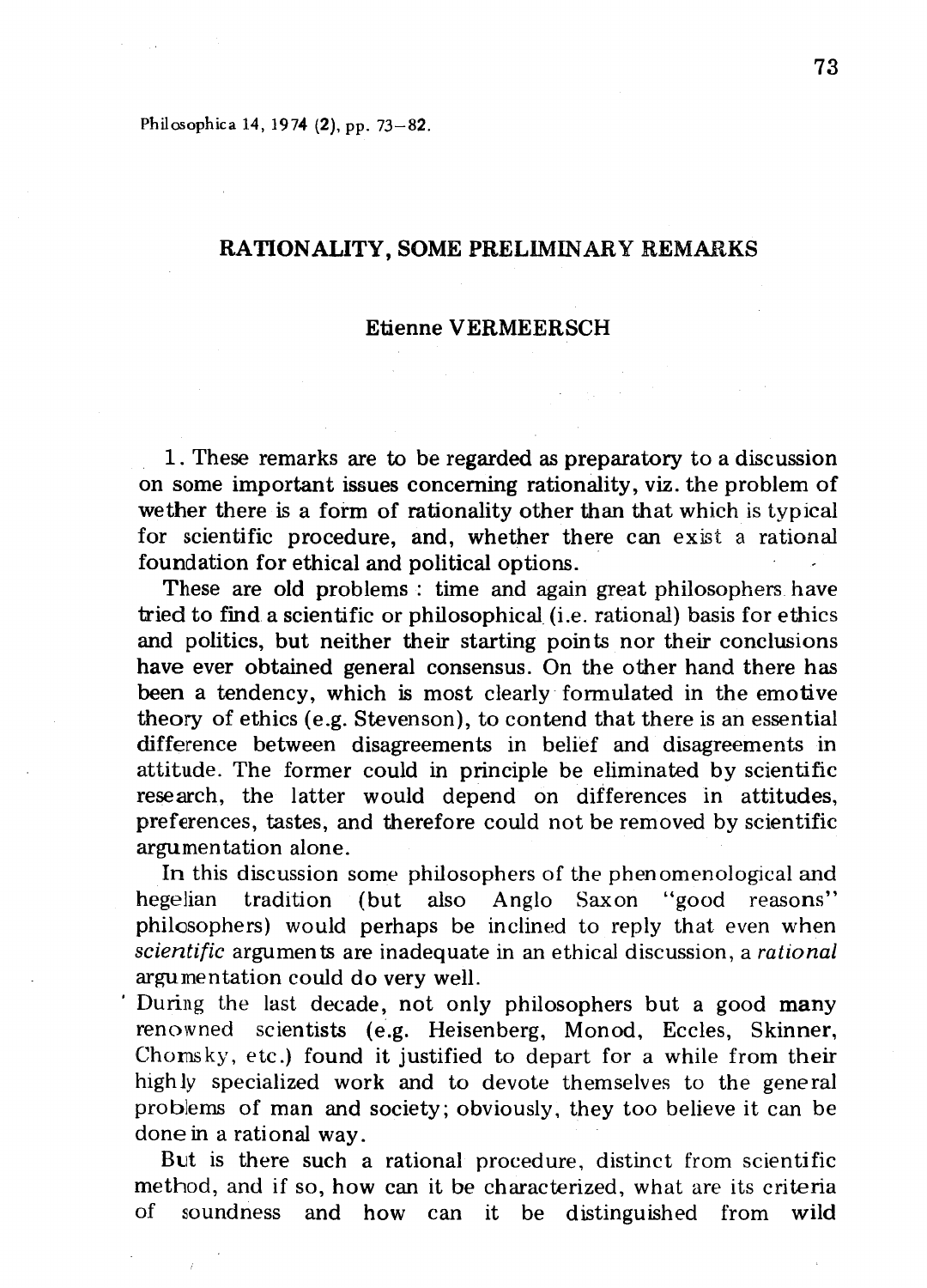T<sub>4</sub> E. VERMEERSCH

## speculation ?

2. The adjective 'rational' is mainly used in two kinds of contexts. (a) We can speak of rational beliefs, rational thinking, or, more generally, rational ways of acquiring *knowledge.* I will use the expressions 'k-rational' and 'k-rationality' in these contexts. (b) Where rationality of *doing*, of acts, is meant I shall use the expressions d-rational, and d-rationality. Other uses of the term 'rational' (rational politics, rational man) can be related to one of these meanings or to both.

a. k-rationality. Since the mastery of true scientific method is a comparatively recent phenomenon, man had for many centuries to use other methods in his search for knowledge.

The first of these is *common sense:* a set of beliefs, acquired by simple learning processes in the course of contact with the surroundings and with other people. In all pre-scientific cultures this 'knowledge' is amplified with a system of beliefs that spring from fantasy and are accepted without criticism; this we call(simplifying) the mythical (including the dogmatic) mode of belief formation. Common sense always contains some sound infonnation (where it rests upon direct experience of clearly distinguishable phenomena), but as a whole it cannot be considered a reliable knowledge system because the boundary between the certain and the dubious is not clear-cut. As far as myth and dogma are concerned, the situation is even worse since, apart from some paltry tendencies towards coherence, there is no criterion of certainty whatsoever. The result of this situation is that many of common sense beliefs and almost all mythico-dogmatic views greatly differ from one culture to another.

Since, as Heraclitus so beautifully said, the private different world views are typical of dreaming people, whereas the awakened have one and the same world, it could be expected that sooner or later the need, for awakening would arise, the longing for a method so convincing that universal acceptance could be reached.

Such a method was first discovered in Greek mathematics. After a few decades it seemed clear to everybody acquainted with that science that the proofs of the theories were so overwhelmingly convincing that they ought to be universally accepted.

This reliability was due to (a) explicit and exact definition of the basic properties and relations, (b) a method of construction of new entities from the basic ones, so that new properties could easily be deduced, (c) the elimination of hypotheses that lead to contradiction. This logico-mathematical method has proved very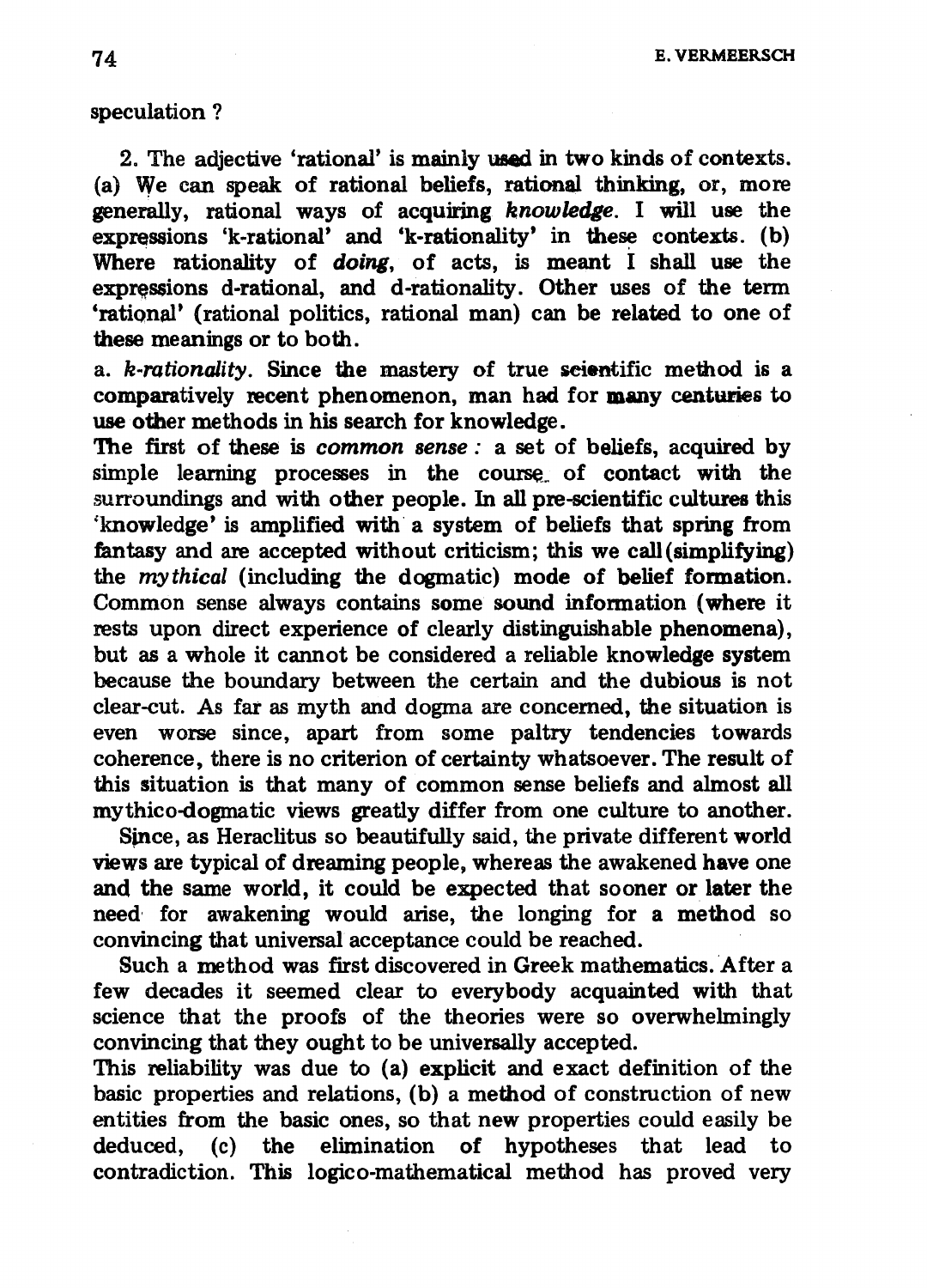fruitful in the creation of new and indubitable knowledge, but it is knowledge of a special world : of the mathematical constructions themselves, and so it is not directly pertinent to the knowledge of the world we experience.

After some limited preambles in statics, hydrostatics and astronomy, finally in the 17th century a second criterion for reliable knowledge was found: the *experimental* method.

The essential thing here is to investigate  $-$  through observation and experiment  $-$  only those properties of the world that can be formulated in an exact theory. Thus the advantages of the logico-mathematical method are combined with those of limiting oneself to the perception of highly discriminable data. This method can of course be extented to the use of not strictly mathematical languages, and to the detection of non-experimental but otherwise clearly distinguishable facts. As had been the case with mathematics this new approach too made on all those who used it an impression of infallibility and the succeeding explosion of science has proved that they were not wrong.

We conclude that *reliable knowledge* can ·be reached by using a language and a theory so precise that contradictions easily show up, and on the other hand by verifying (or trying to falsify) these . theories on the basis of facts the occurrence of which can be unmistakably ascertained.

This leads us to the following definitions.

D1 In a first approach the search for *k-rationality* can be regarded as the search for *reliable knowledge:* in other words, the search for beliefs that are not manifestly denied in man's interaction with his surroundings, and that can make a claim to universality (that seem to be de *iure,* convincing).

D2 Up to now highly reliable knowledge has only been achieved by means of the above described scientific method.so it is reasonable to call it the rational method "par excellence". In what follows, the adjective  $k$ -rational<sub>1</sub> will be used to refer to beliefs, knowledge etc. which have been reached by strictly scientific procedures.

D3 A belief is *k-irrational* when it is contradicted by the results of  $(k$ -rational<sub>1</sub>) science and when this belief is held by a person who has the intellectual and cultural opportunity to know the existence of this contradiction (e.g. a physicist who believes in astrology).

D<sub>4</sub> A *k*-rational man can be defined as a person with a craving for reliable, umversally valid knowledge. Having been confronted with the successes and the intrinsically convincing character of the above mentioned methods, the k-rational man will try to introduce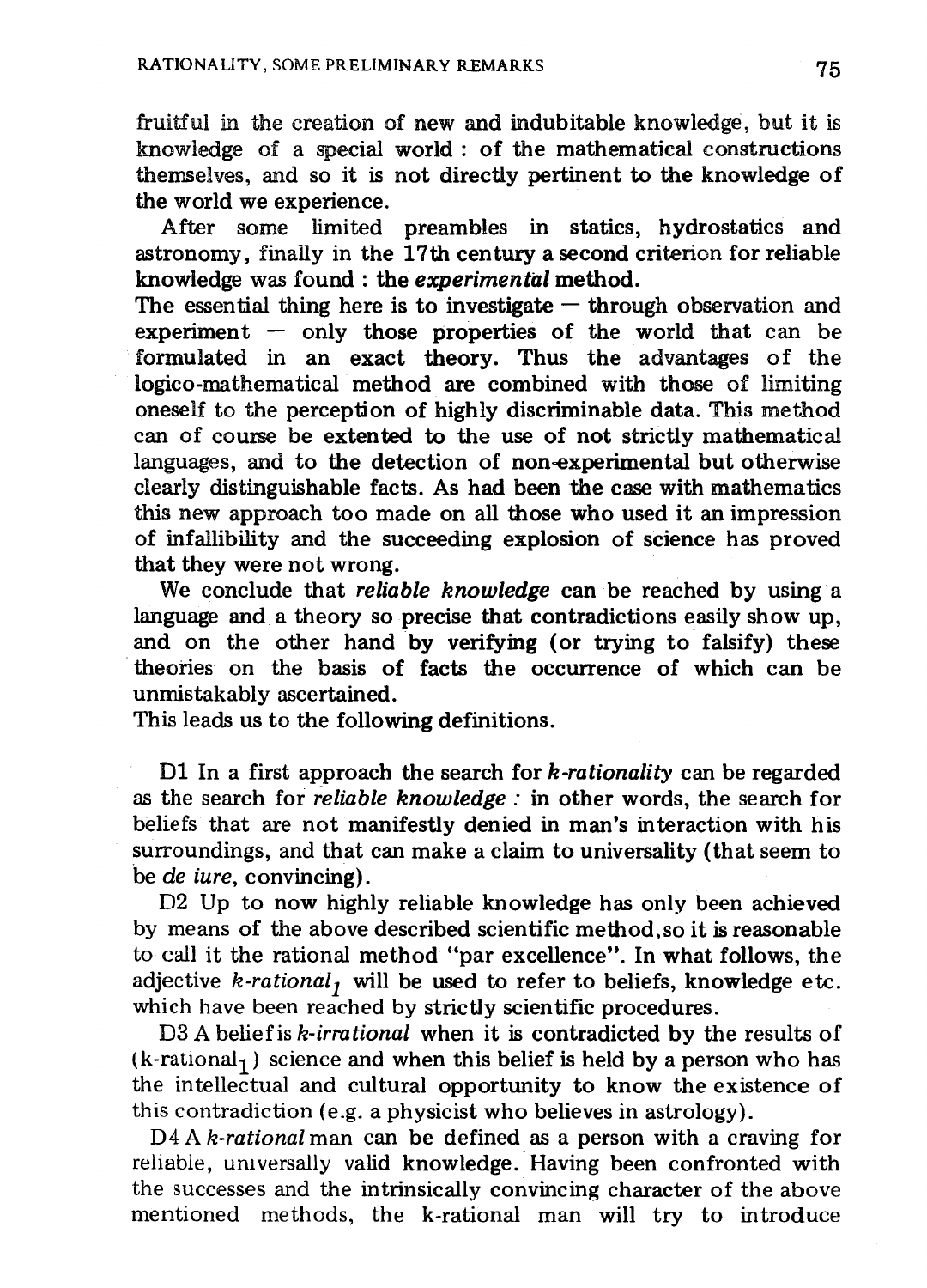k-rationality<sub>1</sub> in all his inquiries.

There is, however, a difficulty with the k-rational approach to the world. A lot of problems cannot yet be solved by scientific methods: the data may be too difficult to explore, or the complexity of the problems may exclude for the moment the possibility of constructing a clear and consistent theory. This is the case in some areas of ptychology, sociology and philology, where we would not easily recognize the typical rational, characteristics, although the ideal is not renounced. The problem is manifested most acutely in the studies and discussions concerning ethical and political problems where the guarantees of science seem to be lacking completely. Still the impression remains, and most of the participants would certify that even there 'rational' procedures are used.

In order to facilitate the analysis of this transition area we will admit that efforts are being made there to arrive at one or another form of reliable knowledge; in other words that a kind of k-rationality is being searched for. We call it k-rationality<sub>2</sub> in order to distinguish it on one side from the true rational<sub>1</sub> approach and on the other side from myth, dogma and wild speculation.

What are the characteristics now of these rational, procedures ? Since the ideal of reliable knowledge seems to us to be the central one, and since this aim has only been achieved thus far by maximalizing the two criteria of scientific method, the rational<sub>2</sub> method cannot show new positive criteria.

D5 The adjective  $k$ -rational<sub>2</sub> (for beliefs, methods, etc.) is used when the aim of getting reliable knowledge is maintained, and criticism is admitted, but on the other hand the requirements of the rational<sub>1</sub> method are weakened: the language is less precise and the standards of rigour in the control of the data are reduced.

D6 A belief will be called  $k$ -nonrational when it is not based on the use of k-rational<sub>1</sub> or k-rational<sub>2</sub> methods, but otherwise could not be considered k-irrational (e.g. the religious beliefs in modem liberal theology).

The question could be asked whether our rather meager definition of k-rationality<sub>2</sub> does full justice to the enormous amount of thought and ability by which such theories and beliefs are constructed. This, however, misses the point: what we are looking for is not ingenuity but rationality, i.e. reliability, and nobody has ever produced a new generally accepted criterion of certainty apart from the two mentioned above; so if their stringency is reduced. rationality is weakened too. Nevertheless it should be admitted that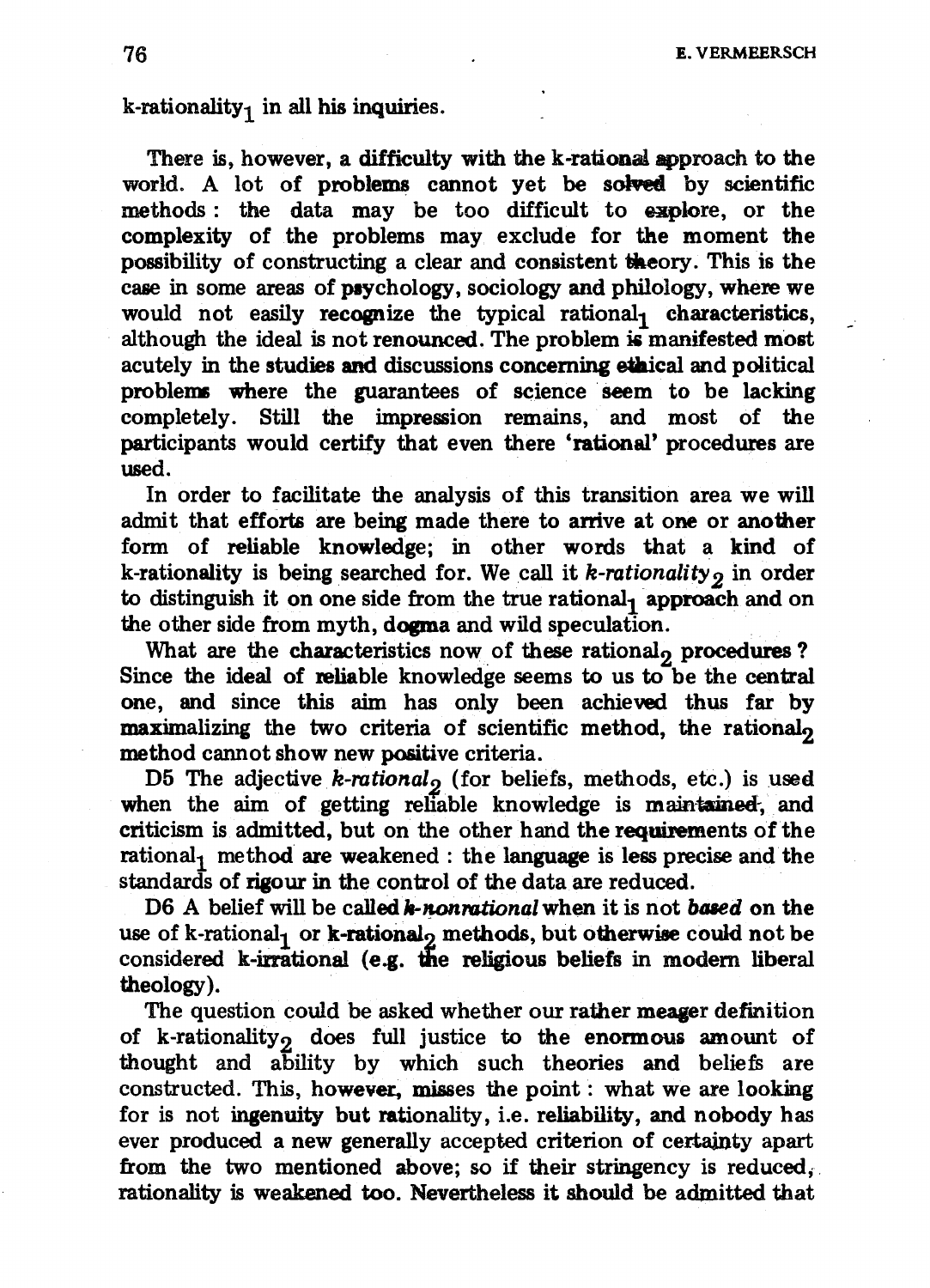in some respect the above definitions are provisional simplifications: they suggest the existence of a clear-cut dichotomy  $(1-2 \text{ rationality})$ where there is rather a continuous transition (on a scale from strict rational, to very weak rational,).

This leads us to an important thesis.

Tl To the extent to which one moves away from the standards of k-rationality<sub>1</sub>, in the same degree the answers to the questions will be *less reliable;* but the stricter one's adherence to these standards, the fewer problems one will be able to treat.

Thus .it seems reasonable to ask how a k-rational man can be induced to leave the safe field of science and become involved with problems that admit only loose rational, methods. I am afraid that the answer cannot be given in  $k$ -rational terms. Indeed, a k-rational man is primarely interested in reliable, de iure universal beliefs, and hence could not easily find reasons to engage in k-rational<sub>2</sub> studies whose results remain very often debatable. Only in taking into account d-rationality may this issue be clarified.

b. d-rationality. In most contexts concerning rational doing or activity the basic idea seems to be that at least the following conditions are required. In order to act rationally, (a) one should have well defined aims, (b) one ought to use the means one thinks to be most efficient to reach the aims, and (c) the act will be regarded as more or less rational according to the more or less k-rational character of the beliefs concerning the efficiency. Therefore, acts performed under the influence of alcohol, or determined by anger or anxiety are called irrational, because the awareness of the goal may be confused, or the means inadequate. It should be remarked that the use of magic by primitives may be called d-rational to a certain extent in as far as the criteria (a) and (b) are present and the  $deficiency$  on the  $(c)$ -level is not due to k-irrationality.

However, it will not suffice to make reference to adequate means and specific aims to provide a satisfactory definition of d-rationality. Human action viewed over a long period cannot be analysed as a mere succession of act sequences each resulting in separate ends: a great many only realize partial goals which function themselves as means to more general, more important ends. It cannot be excluded therefore that in some cases adequate means are used to achieve the particular aims, and that by this very action the general goals are endangered. Then this micro-action is rational in itself, but it is 'alienated' from the general goals; viewed on a macro level, such behavior would rightly be termed irrational. So we suggest the following definitions.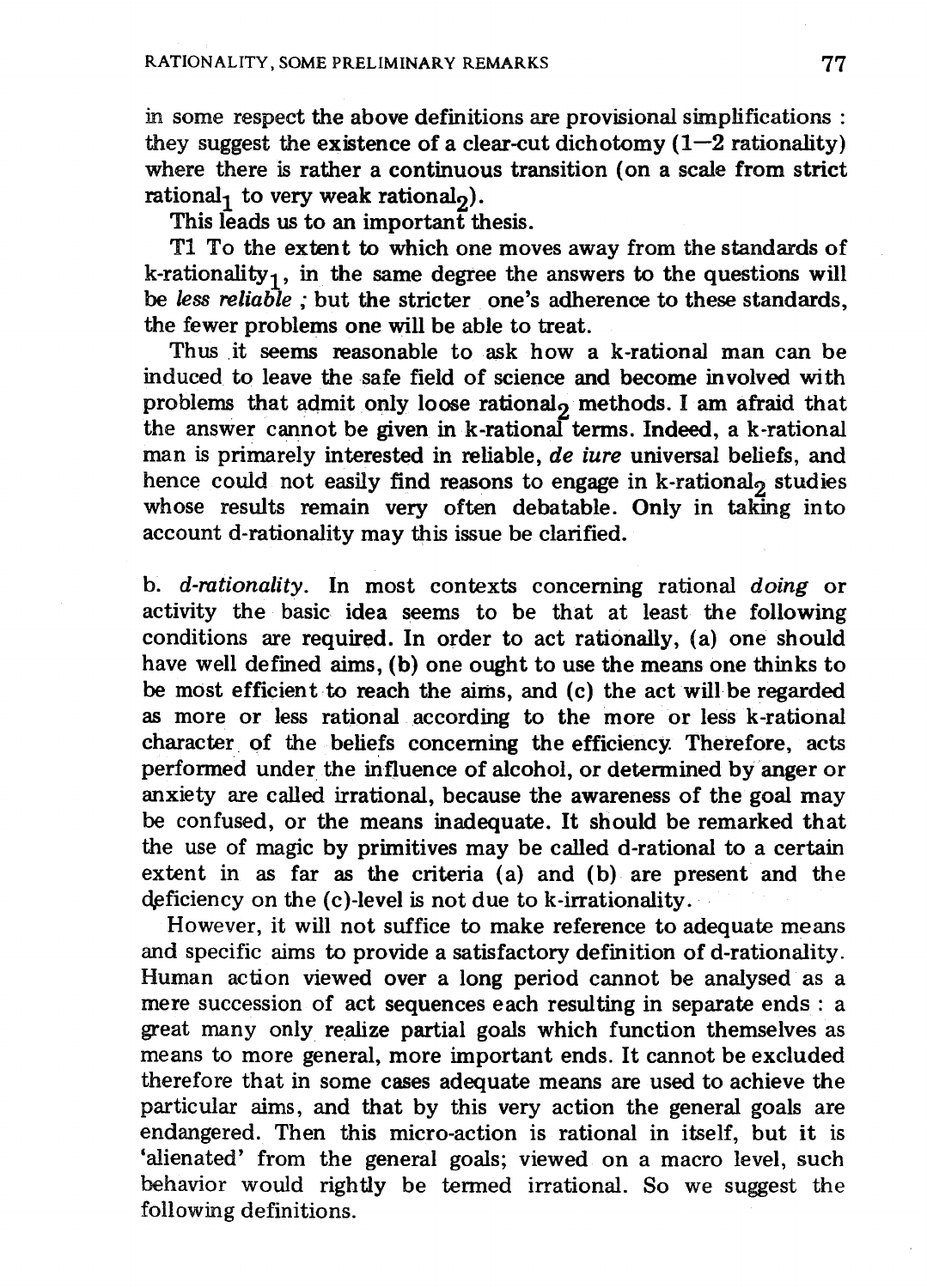# 78 E. VERMEERSCH

D7 A particular act sequence (micro level) is *d-rational* when clearly defined goals are intended, when the most adequate means are used and when the beliefs concerning the means-goal relation are not k-irrational. Given these basic conditions, the degree of d-rationality is a function of the degree of k-rationality of these beliefs.

D8 A micro act sequence is *d-irrational* when at least one of the following situations occurs: (a) there is no clear consciousness of a goal (e.g. when the person is drunk), (b) the best means one knows are not used (e.g. in a state of panic), (c) the belief conceming the adequacy of the means is k-irrational.

D9 Human activity or behavior on the macro level is *d-rational* (a) when the person has an overview of his own value system or the hierarchy of the goals he wants to achieve over a considerable period of time (the optimal length of this period being itself an element of the value system). (b) when 'micro-goals' are chosen in only two different ways: (i) they may be irrelevant to the basic value system; in this case (micro-) d-irrationality should be avoided; or (ii) they contribute to the realisation of the goal hierarchy and then (micro-) d-rationality is needed. The second criterion is stricter because of the importance of the central goals (c) In both cases the relation with the value system should be ascertained by k-rational methods.

DlO *d-irrationality* on the *macro level* occurs when an explicit or implicit goal hierarchy is jeapordized through d-irrationality on the micro level or through 'alienation', e.i. a dysfunctional relationship of micro goals to the basic aims. (A value system is thought to have been implicitly present when the disruption of it causes regret comparable to that of an explicit one).

D11 When we speak of a *d-rational man*, rationality on the *macro level* is always meant, since this is the fundamental standard for judging human action : by definition it guarantees the realization of the most important goals one has.

c. By analogy it is possible to introduce now the notions of a k-rational and a d-rational society.

D12 In a *k*-rational society there would be a broad consensus that reliable knowledge should be searched for and that this ideal should be realized by using scientific methods were possible, and by introducing rational<sub>2</sub> approaches when there is no other resource. k-irrationality of course would be abhorred.

DlS In a *d-rational society,* the goal hierarchies would be clearly formulated and the activities of subsystems· and individual people would meet the criteria of d-rationality (macro level).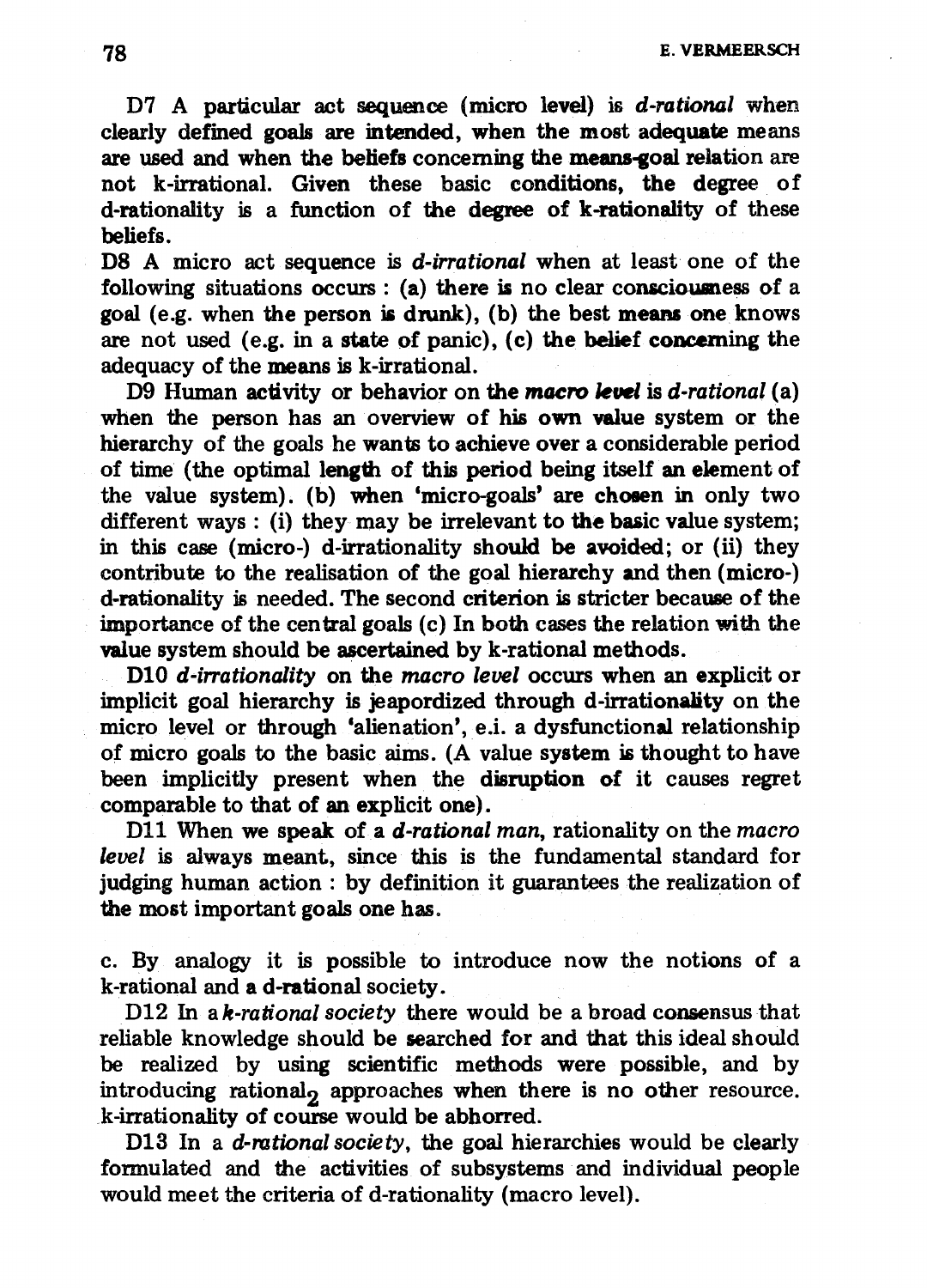D14 Here again it is clear that d-rational functioning of a subsystem {e.g. an army) could be disastrous to the implicit or explicit aims of a society in general. In this case the society would be *dcirmtional.* 

3. As the foregoing definitions may seem too sophisticated from one point of view and oversimplified from another, their introduction could only be justified if it leads to a more precise fonnulation of some old problems and the discovery of some new theses.

T2 A k-rational man will try to introduce (micro) *d-rationality* in his activities: when it is clear for him on k-rational<sub>1</sub> (or  $-2$ ) grounds what are the most adequate means to some end, he will use them (it would be silly to want something and not to use the best means to get it). There are however a lot of problems concerning means that eannot be solved thus far by k-rational methods, so for many actions non-rational criteria will be unavoidable. (This will lead to scepticism and tolerance whereas irrational beliefs entail dogmatism and absolutism).

T3 After some reflection, a truly k-rational man should come to the insight that *d-rationality* on the *macro level* has to be pursued. He will be aware that the more efficiently some particular goals can be reached the greater will be the tendency to work on them, with the consequence that the balance of the goal hierarchy could be disturbed and the attainment of the most important goals impaired. Since, by definition, the most important goals are those that are aimed at in the first place, it would be absurd to prefer particular goals to the general; to avoid this, macro d-rationality is needed.

D14 For the above reasons I will only call somebody a *rational person* in the full sense of the word when he has come to the insight that internal consistency of action and thought is only possible when macro d-rationality as well as k-rationality are the guiding principles. (One could be tempted here to introduce a form of the socratic paradox: a rational man would actually *show* both kinds of rationality in his life, but that would suppose a complete domination of thought over all other human drives, which seems to be an illusion).

4. We may now try to answer the question of how a k-rational man, working with  $k$ -rational<sub>1</sub> methods, can be induced to leave this safe and rewarding field and engage in research that only admits k-rational<sub>2</sub> approaches (cf. the examples of Monod, Chomsky, etc.). Being a truly *rational* man (cfr T2) he may have come to the conclusion that an exclusive involvement in science may let him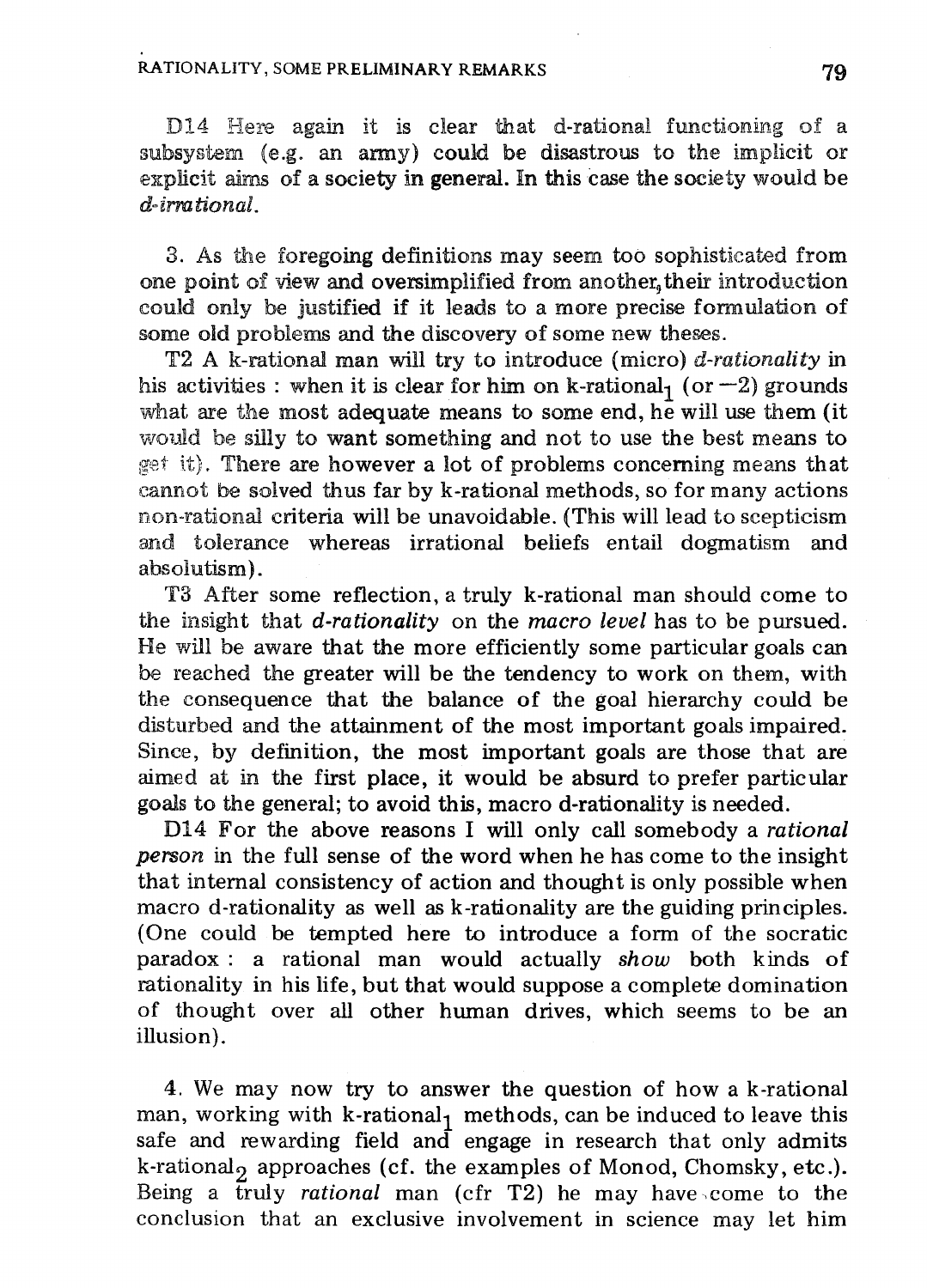80 E. VERMEERSCH

succeed very well in particular activities, while some of his basic goals are neglected or are not even made explicit. In so far as the problems concerning these aims are not accessible for  $k$ -rational<sub>1</sub> methods it is completely *rational* (D14) and even imperative to introduce the k-rational<sub>2</sub> approach.

Still some confusion is possible on this point since we have pointed out thus far why a k-rational person should introduce d-rationality with reference to his own goals. But most of the authors mentioned seem not to be interested in the first place in their *personal problems* but in those of human society in general. Is there a rational basis for this engagement, is the "unbearable pity for the suffering of mankind" (Russell) more than an attitude, a preference, a taste?

To clarify the issue, let us first consider the relation between a k-rational and a d-rational society.

In a k-rational society there is a broad consensus that cognitive problems should be tackled with  $k$ -rational<sub>1</sub> or, in default of these, with  $k$ -rational<sub>2</sub> methods. General agreement could be reached also with regard to the need of introducing d-rationality on the macro level. This ideal of a *rational society* is perhaps what most philosophers of the Enlightenment had in mind. Now we realize that in our time the level of  $\bar{k}$ -rationality<sub>1</sub> is certainly much higher than in the 18th century: more people are convinced of its efficiency: a considerable number of problems have been solved and its basic principles are almost universally spread through education. So one would expect that d-rationality has been achieved too. This, however, seems not to be the case. The experience of two world wars and local wars following them, the continuing existence of nations with fundamentally diverging goals and types of organisation, the awareness of the possibility of a disaster for mankind, as a result of atomic war, population explosion, lack of food, exhaustion of raw materials or pollution; all this makes it clear for many people that ours is not a truly rational society. So if k-rationality must entail d-rationality on the macro level, something must have gone wrong.

The situation may perhaps be analysed in the following way. Instead of strengtening the need for the introduction of d-rationality, the successes of the k-rational<sub>1</sub> method have led to what I call the *scientific-technological optimism*: the confidence that all human problems will be solved, that progress in general will be achieved, by accelerating the development of science and technology. Now it is very important that we realize that this belief is not based on k-rational procedures, but is simply a myth. A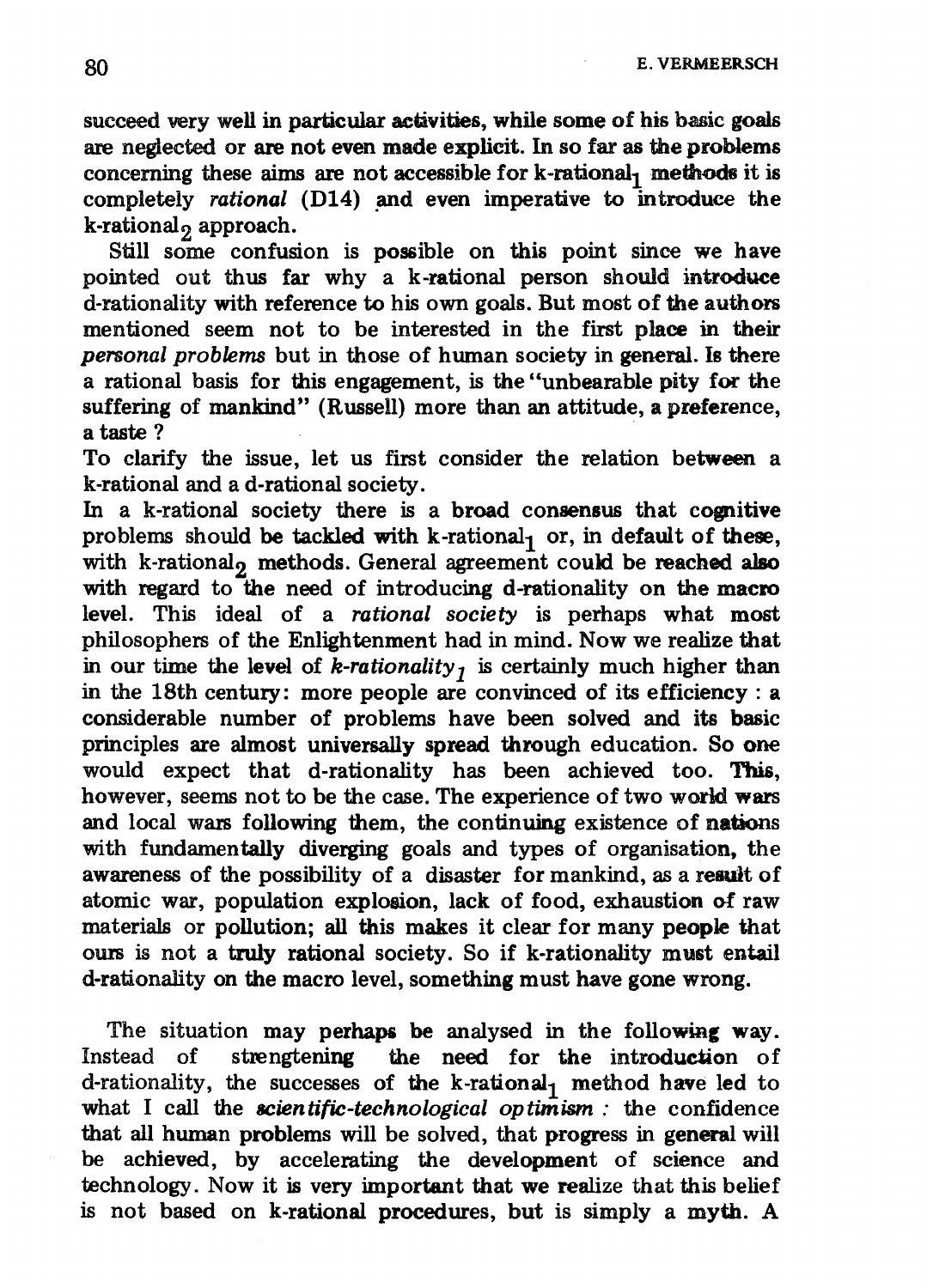k-rational society would try to solve its cognitive problems with k-rational methods and would try to introduce d-rationality in the field of action, but there is no guarantee that all cognitive problems can be solved, nor it is sure that the development of science and technology as such should be considered a basic aim of society without taking into account the other goals. In fact, what has been going on is the progressive establishment of institutions or organisations with particular goals in the field of science and technology, and by this very optimism they have been able to develop a micro-d-rationality on their own or in function of micro-rational economic, military or political aims.

As no basic value system could control these developments, there has been no progress in d-rationality but rather, owing to the greater power and autonomy of the micro-rational subsystems, an increase of d-irrationality, and so of irrationality in the general sense. The conclusion is either that a k-rational society does not lead necessarily to a d-rational one, or that until now we have never had a real k-rational society.

In what sense does this situation concern the rational *individual;*  how can he be induced to take into account the values of society in organizing his goal hierarchy; in other words is there a rational basis for socially oriented ethics and politics:

A definitive answer is perhaps not possible and, anyway, would go beyond the scope of this article. But perhaps the following suggestions can be made.

Great dangers to human society  $-\omega$  war, pollution, lack of food etc.  $-$  are liable to have a negative impact on the private value hierarchy of the individual, whereas the coming of a sane rational society would promote the individual goals of most people. Thus a rational person should be concerned about the value system of a society and  $\cdot$  its degree of d-rationality. The opinion of a number of scientists that everybody should do his own duty, more precisely that scientists and politicians should only mind their own business, is a very dangerous one since it takes for granted that the values of the politicians coincide with the general goal hierarchy of society and since it ignores the dangers of micro-d-rationality in their own work. The realisation of a truly rational society is not to be considered a matter of course, but rather a very precarious ideal that has only a small chance of being realized even if all k-rational people become engaged in it.

As has been said in the beginning, k-rational people tend to universality, to a conviction that their belief should be shared by all